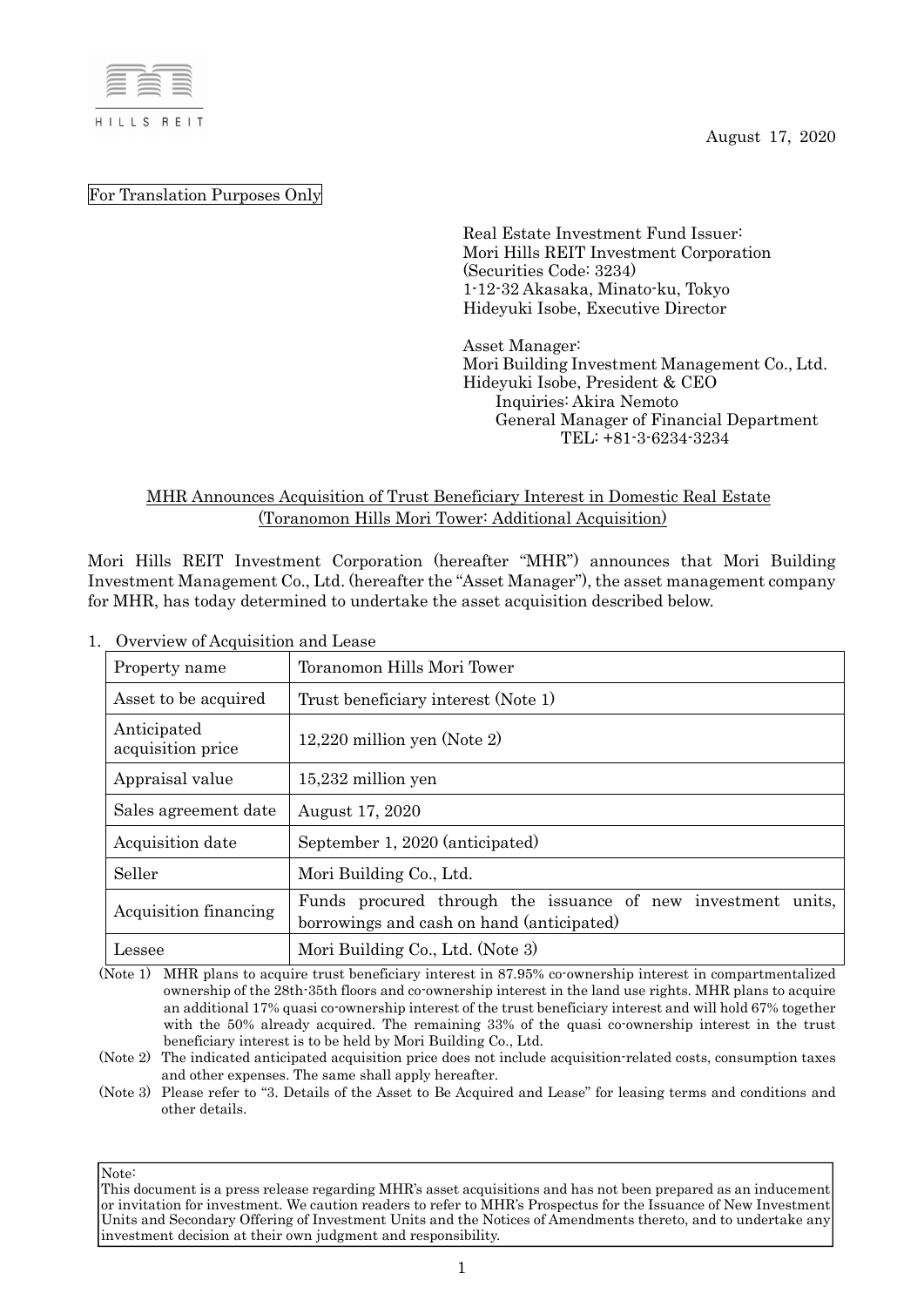#### 2. Reason for the Acquisitions

MHR decided on the additional acquisition of the property (hereafter the "Acquisition") in order to further improve profitability and stability while maintaining a focus on acquiring premium properties (Note 1) located in central Tokyo as the core of the portfolio.

The Acquisition is an additional acquisition of the quasi co-ownership interest of the trust beneficiary interest, and there are no changes in the methods, etc. of the lease with Mori Building Co., Ltd. as master lessee (fixed-rent master lease (Note 2)).

- (Note 1) "Premium properties" are defined in the management guidelines stipulated by the Asset Manager as office buildings, residential properties or retail and other facilities (retail or other use) located in the central five wards of Tokyo (Minato, Chiyoda, Chuo, Shinjuku and Shibuya) and their vicinity that are able to maintain competitive advantage in the future in terms of quality, size, specifications, etc. The same shall apply hereafter.
- (Note 2) A master lease scheme is a scheme in which the trustee or MHR leases a property to the master lessee (sublessor), and the master lessee subleases it to an end tenant (sublessee). A fixed-rent master lease scheme is one type of master lease scheme in which the master lessee pays a fixed amount regardless of the amount paid by the end tenant to the master lessee.

Furthermore, MHR particularly valued the following points when deciding on the Acquisition.

The property is a super high-rise multi-use tower with 52 floors above ground and 5 floors below ground and standing at 247 meters in height with a standard rent floor size of approximately 1,000 tsubo. It is a premium property composed of offices with high specifications, world-class conference facilities, Japan's first Andaz Tokyo hotel, residences, retail facilities, and others.

Toranomon Hills completed in 2014 is constructed by Mori Building Co., Ltd. being a specified constructor under the urban redevelopment project executed by the Tokyo Metropolitan Government. It utilized a breakthrough system that allowed for the construction of an architectural structure above roads and was constructed integrally with the construction of Ring Road No. 2. It is a symbolic project of urban development under public-private partnership.

The property boasts excellent access to the administrative district in Kasumigaseki as well as major business districts in Tokyo such as Marunouchi, Hibiya and Ginza. Furthermore, in the surrounding areas, several large-scale projects including the construction of Toranomon Hills Station, a new station on the Tokyo Metro Hibiya Line, are underway. Through the completion of such integrated urban developments, there is an expectation that a new international city center/global business center equipped with various functions such as global-level offices, residences, hotel, retail facilities and transportation infrastructure will emerge.

The property's office floors from the 6th to 35th floors are designed by placing their core functions at the center. Each standard floor provides a non-pillared space with leasable floor area (Note) of approximately 3,400 m<sup>2</sup> (approximately 1,000 tsubo) and a ceiling height (Note) of 2.8 meters, offering a highly flexible and pleasant work environment.

Furthermore, the property is capable of firmly supporting stable and continuous business activities of tenants during disasters with not only a high level of earthquake resistance employing three kinds of vibration control devices (oil dampers, brake dampers and unbonded braces), but also with a disaster prevention well, warehouse for emergency supplies and such, while electricity can be supplied from power generation facilities with a dual backup system.

This document is a press release regarding MHR's asset acquisition and has not been prepared as an inducement or invitation for investment. We caution readers to refer to MHR's Prospectus for the Issuance of New Investment Units and Secondary Offering of Investment Units and the Notices of Amendments thereto, and to undertake any investment decision at their own judgment and responsibility.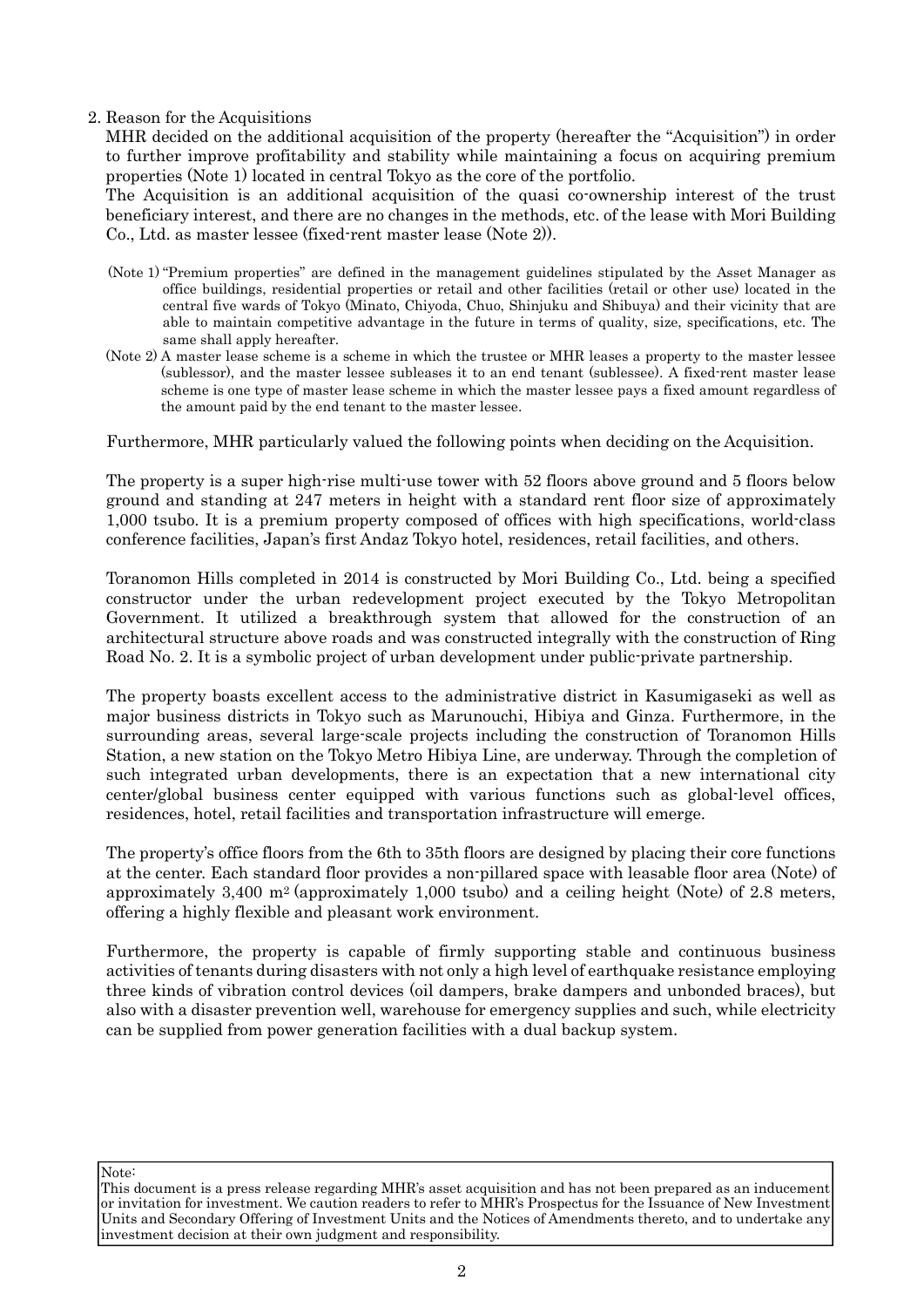MHR has decided on the acquisition since the property is, as described above, a super high-rise multi-use tower with top-level facilities and is believed to continue possessing superior competitiveness going forward as a new landmark of Tokyo along with advancement of redevelopment and construction of infrastructure in the vicinity.

- (Note) "Standard floor leasable area" refers to leasable floor area on a standard floor (a floor with standard layout pattern) and "standard floor ceiling height" refers to the height from the floor to the ceiling in a leasing space on the standard floor. The same shall apply hereafter.
- 3. Details of the Asset to Be Acquired and Lease

|  | Details of the Asset to Be Acquired |                                       |                                                                                                                                    |  |  |  |
|--|-------------------------------------|---------------------------------------|------------------------------------------------------------------------------------------------------------------------------------|--|--|--|
|  | Property name                       |                                       | Toranomon Hills Mori Tower                                                                                                         |  |  |  |
|  | Type of specified asset<br>Trustee  |                                       | Trust beneficiary interest<br>(87.95% of co-ownership of the 28th to 35th floors)<br>(17% of quasi co-ownership interest)          |  |  |  |
|  |                                     |                                       | Mitsubishi UFJ Trust and Banking Corporation                                                                                       |  |  |  |
|  | Trust establishment period          |                                       | From June 26, 2014 to July 31, 2037                                                                                                |  |  |  |
|  |                                     | Location (Residential indication)     | 1-23-1 Toranomon, Minato-ku, Tokyo                                                                                                 |  |  |  |
|  | Use                                 |                                       | Offices, Shops, Hotel, Residences                                                                                                  |  |  |  |
|  | Area                                | Land                                  | $17,068.95$ m <sup>2</sup>                                                                                                         |  |  |  |
|  | (Note 1)                            | Building                              | 241,581.95 m <sup>2</sup>                                                                                                          |  |  |  |
|  | Structure                           |                                       | Steel-framed and steel-framed reinforced concrete<br>structure with flat roof, 52 floors above ground and 5<br>floors below ground |  |  |  |
|  | Construction completion             |                                       | May 2014                                                                                                                           |  |  |  |
|  | Designer                            |                                       | Nihon Sekkei, Inc.                                                                                                                 |  |  |  |
|  | Contractor                          |                                       | Obayashi Corporation                                                                                                               |  |  |  |
|  | Building verification agency        |                                       | The Building Center of Japan                                                                                                       |  |  |  |
|  | Form of                             | Land                                  | Ownership (Note 2)                                                                                                                 |  |  |  |
|  | ownership                           | Building                              | Compartmentalized ownership (Note 3)                                                                                               |  |  |  |
|  | Anticipated acquisition price       |                                       | 12,220 million yen                                                                                                                 |  |  |  |
|  | Acquisition date                    |                                       | September 1, 2020 (anticipated)                                                                                                    |  |  |  |
|  |                                     | Appraiser                             | Japan Real Estate Institute                                                                                                        |  |  |  |
|  | Appraisal                           | Appraisal value                       | 15,232 million yen (Appraisal date: July 1, 2020)                                                                                  |  |  |  |
|  | PML (Note 4)                        |                                       | 0.50%                                                                                                                              |  |  |  |
|  | Collateral                          |                                       | None                                                                                                                               |  |  |  |
|  | Property manager                    |                                       | Mori Building Co., Ltd.                                                                                                            |  |  |  |
|  |                                     | Content of lease (As of May 31, 2020) |                                                                                                                                    |  |  |  |
|  | Lessee (Note 5)                     |                                       | Mori Building Co., Ltd.                                                                                                            |  |  |  |
|  | Type of agreement                   |                                       | Regular building lease agreement                                                                                                   |  |  |  |
|  | Term of agreement                   |                                       | From August 1, 2017 to July 31, 2022                                                                                               |  |  |  |

Note:

This document is a press release regarding MHR's asset acquisition and has not been prepared as an inducement or invitation for investment. We caution readers to refer to MHR's Prospectus for the Issuance of New Investment Units and Secondary Offering of Investment Units and the Notices of Amendments thereto, and to undertake any investment decision at their own judgment and responsibility.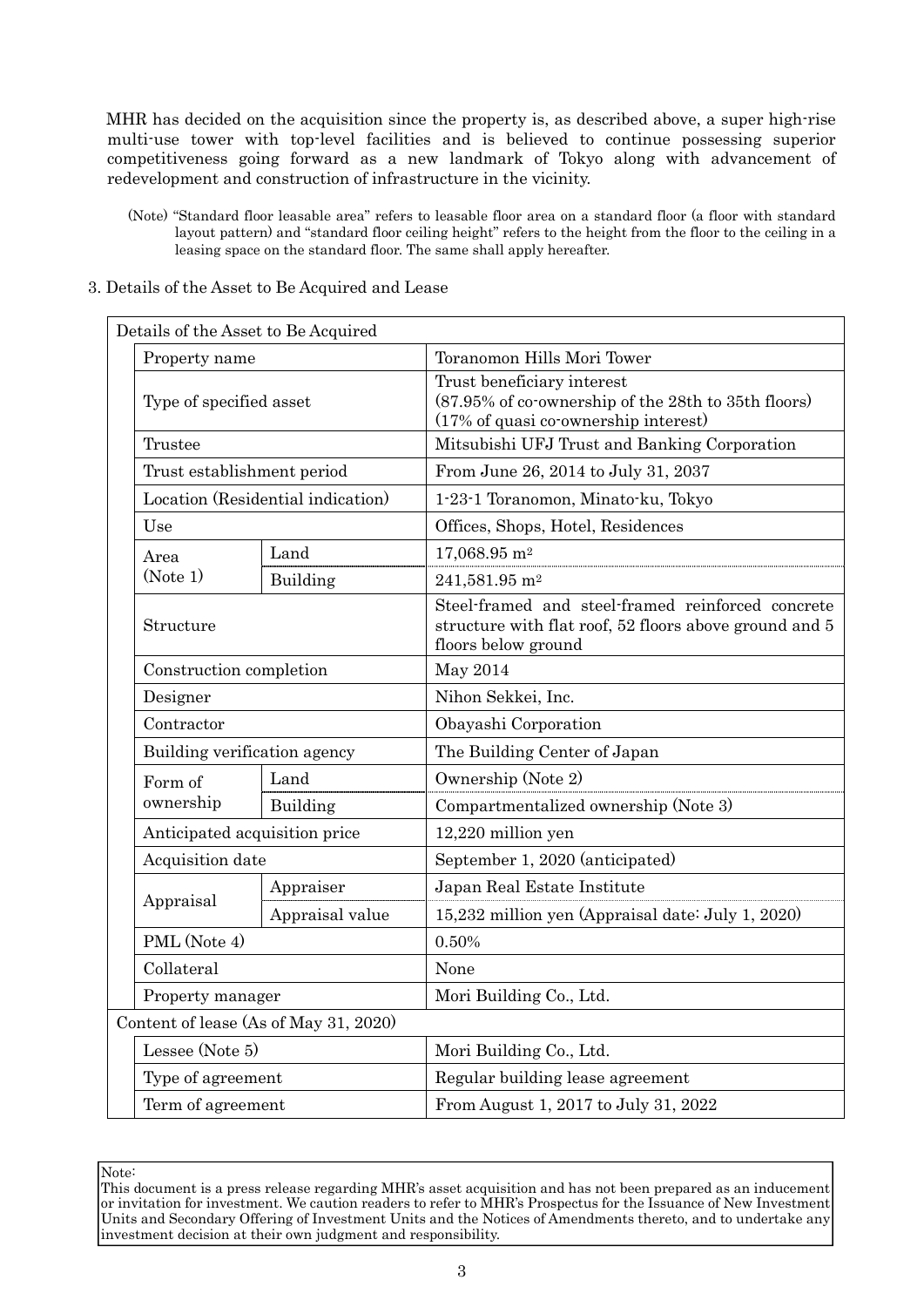|                             | Gross rent income (annual rent)<br>(Note 6) | 527,395,404 yen                                                                                                         |
|-----------------------------|---------------------------------------------|-------------------------------------------------------------------------------------------------------------------------|
|                             | Deposits/ Guarantees (Note 7)               | 439,496,177 yen                                                                                                         |
|                             | Total leasable floor area (Note 8)          | $4,151.09$ m <sup>2</sup>                                                                                               |
|                             | Total leased floor area (Note 9)            | $4,151.09$ m <sup>2</sup>                                                                                               |
| Other special consideration |                                             | Transfer of Quasi co-ownership interest to a third<br>party requires the written approval of Mori Building<br>Co., Ltd. |

(Note 1) Area (land) is the area of the entire site, and area (building) is the total floor area of the entire building, as indicated in the real estate registry. The same shall apply hereafter.

- (Note 2) As for land, land use rights for the property are established. The site area corresponding to the quasi coownership interest in the trust beneficiary interest that MHR plans to acquire equivalent to the ratio of interest in the building is approximately  $736.59 \text{ m}^2$  (approximately 4.3%). Also, the site area corresponding to the quasi co-ownership interest in the trust beneficiary interest that MHR plans to own equivalent to the ratio of interest in the building will be approximately  $2,903.04$  m<sup>2</sup> (approximately 17.0%) after this acquisition.
- (Note 3) The exclusive floor area corresponding to the quasi co-ownership interest in the trust beneficiary interest that MHR plans to acquire as indicated in the real estate registry is approximately  $4,152.10 \text{ m}^2$ (approximately 2.4%). Also, the exclusive floor area corresponding to the quasi co-ownership interest in the trust beneficiary interest that MHR plans to own as indicated in the real estate registry will be approximately 16,364.16 m<sup>2</sup> (approximately 9.3%) after this acquisition.
- (Note 4) PML means the expected maximum loss rate due to an earthquake, but it is not strictly defined as a unified definition and is variously defined according to purpose or usage. In this document, it is equivalent to the extent of damage by an earthquake that causes loss of exceedance probability of 10% during the assumed planned usage period (50 years = useful life for buildings in general) as indicated by the expected loss equivalent to the 90% non-exceedance probability to the replacement price of the expected loss amount to the replacement price. However, the expected loss amount evaluates the direct loss of the building (structure, finishing and architectural equipment) due to liquefaction of the ground and earthquake vibration. Therefore, any loss in operation or loss in working time from the unavailability of equipment, furniture, fixtures, building occupancy and the secondary damage such as loss of lives is not included. PML figures are reported from Sompo Risk Management Inc. as of July 13, 2020.
- (Note 5) With regard to the property, MHR will outsource building lease operations to Mori Building Co., Ltd. and shall receive a fixed amount of rent from the company, regardless of the rent amount paid by end tenants. Due to this, Mori Building Co., Ltd. is treated as the end tenant in the Acquisition.
- (Note 6) The gross rent income (annual income) represents the figure obtained by multiplying the monthly consideration for granting leasing rights described in the agreement to change the co-owned property usage agreement and property management operation agreement entirely by the 17% quasi co-ownership interest in the trust beneficiary interest rounded down below the unit and multiplying that amount by 12.
- (Note 7) Deposits/Guarantees represents the figure obtained by multiplying the amount of deposits described in the agreement to change the co-owned property usage agreement and property management operation agreement entirely by the 17% quasi co-ownership interest in the trust beneficiary interest rounded down below the unit.
- (Note 8) Total leasable floor area represents the figure obtained by multiplying the floor area deemed leasable to the lessee by the 17% quasi co-ownership interest in the trust beneficiary interest, rounded to the second decimal place.
- (Note 9) Total leased floor area represents the figure obtained by multiplying the floor area leased to the lessee by the 17% quasi co-ownership interest in the trust beneficiary interest, rounded to the second decimal place. Total leasable floor area and total leased floor area do not include storage, parking lots, mechanical rooms, etc.

This document is a press release regarding MHR's asset acquisition and has not been prepared as an inducement or invitation for investment. We caution readers to refer to MHR's Prospectus for the Issuance of New Investment Units and Secondary Offering of Investment Units and the Notices of Amendments thereto, and to undertake any investment decision at their own judgment and responsibility.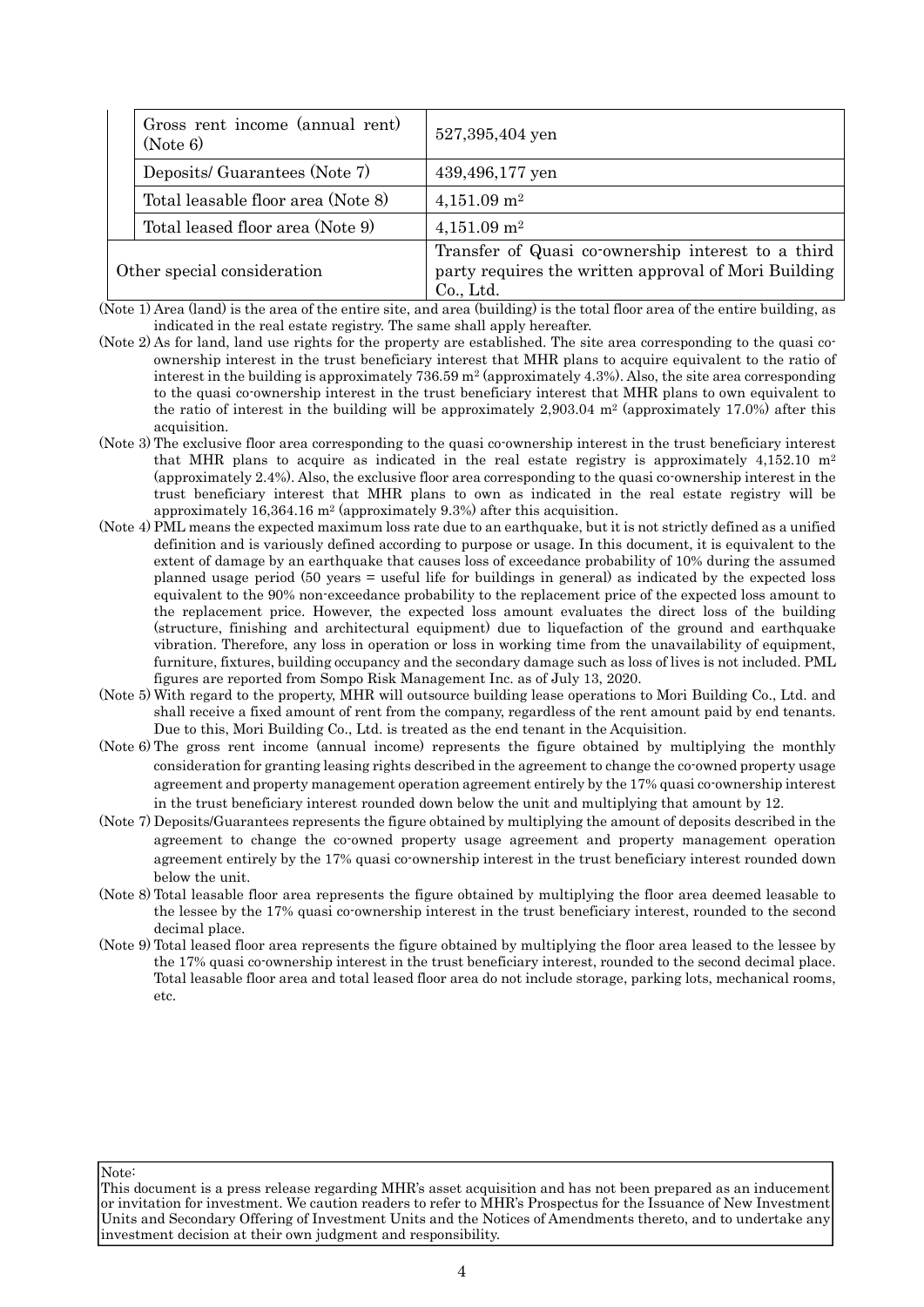| Name                 |                                             | Mori Building Co., Ltd.                                                                                                                                                                                                                                                                                                                                                                                                                                                                                                                                                                                                                                                                                                                                                                                                   |  |  |
|----------------------|---------------------------------------------|---------------------------------------------------------------------------------------------------------------------------------------------------------------------------------------------------------------------------------------------------------------------------------------------------------------------------------------------------------------------------------------------------------------------------------------------------------------------------------------------------------------------------------------------------------------------------------------------------------------------------------------------------------------------------------------------------------------------------------------------------------------------------------------------------------------------------|--|--|
| Location             |                                             | 6-10-1 Roppongi, Minato-ku, Tokyo                                                                                                                                                                                                                                                                                                                                                                                                                                                                                                                                                                                                                                                                                                                                                                                         |  |  |
|                      | Representative                              | President and CEO, Shingo Tsuji                                                                                                                                                                                                                                                                                                                                                                                                                                                                                                                                                                                                                                                                                                                                                                                           |  |  |
|                      | Scope of business                           | General developer                                                                                                                                                                                                                                                                                                                                                                                                                                                                                                                                                                                                                                                                                                                                                                                                         |  |  |
|                      | Capital                                     | 79,500 million yen (as of March 31, 2020)                                                                                                                                                                                                                                                                                                                                                                                                                                                                                                                                                                                                                                                                                                                                                                                 |  |  |
|                      | Established                                 | June 2, 1959                                                                                                                                                                                                                                                                                                                                                                                                                                                                                                                                                                                                                                                                                                                                                                                                              |  |  |
|                      | Major shareholder                           | Morikiyo Co., Ltd. etc. (as of March 31, 2020)                                                                                                                                                                                                                                                                                                                                                                                                                                                                                                                                                                                                                                                                                                                                                                            |  |  |
|                      | Net assets                                  | 399,597 million yen (as of March 31, 2020)                                                                                                                                                                                                                                                                                                                                                                                                                                                                                                                                                                                                                                                                                                                                                                                |  |  |
|                      | Total assets                                | 1,799,309 million yen (as of March 31, 2020)                                                                                                                                                                                                                                                                                                                                                                                                                                                                                                                                                                                                                                                                                                                                                                              |  |  |
|                      |                                             | Relationship with MHR or Asset Manager (as of August 17, 2020)                                                                                                                                                                                                                                                                                                                                                                                                                                                                                                                                                                                                                                                                                                                                                            |  |  |
| Capital relationship |                                             | Mori Building is a major unitholder (15.0% stake) of MHR.<br>Mori Building is also the wholly owning parent company (100%)<br>stake) of the Asset Manager, and thus constitutes a related<br>party, etc. as defined in the Act on Investment Trusts and<br>Investment Corporations (Act No. 198 of 1951, includes<br>subsequent revision) (hereafter the "Investment Trust Act")                                                                                                                                                                                                                                                                                                                                                                                                                                          |  |  |
|                      | Personnel relationship                      | One director and one auditor of the Asset Manager are sent<br>from this company.                                                                                                                                                                                                                                                                                                                                                                                                                                                                                                                                                                                                                                                                                                                                          |  |  |
|                      | Business relationship                       | Mori Building has executed a support agreement and<br>information provision agreement with MHR and the Asset<br>Manager and an advisory business consignment agreement<br>with the Asset Manager, and provides support, etc. in<br>connection with property acquisitions, etc. In addition, Mori<br>Building has executed a brand license agreement with MHR<br>and grants the license to use the brand name "Mori Hills REIT"<br>and the "m" mark. Furthermore, as for assets MHR owns in the<br>form of trust beneficiary interest, Mori Building has executed a<br>building lease agreement (so-called master lease agreement)<br>with a trustee, and leases the entire property as a master<br>lessee. The company also executed a property management<br>agreement and conducts property management of the property. |  |  |
|                      | Application of status<br>as a related party | Mori Building falls under the category of other related party of<br>MHR. In addition, it is a parent company of the Asset Manager.                                                                                                                                                                                                                                                                                                                                                                                                                                                                                                                                                                                                                                                                                        |  |  |

4. Profile of Seller and Lessee

This document is a press release regarding MHR's asset acquisition and has not been prepared as an inducement or invitation for investment. We caution readers to refer to MHR's Prospectus for the Issuance of New Investment Units and Secondary Offering of Investment Units and the Notices of Amendments thereto, and to undertake any investment decision at their own judgment and responsibility.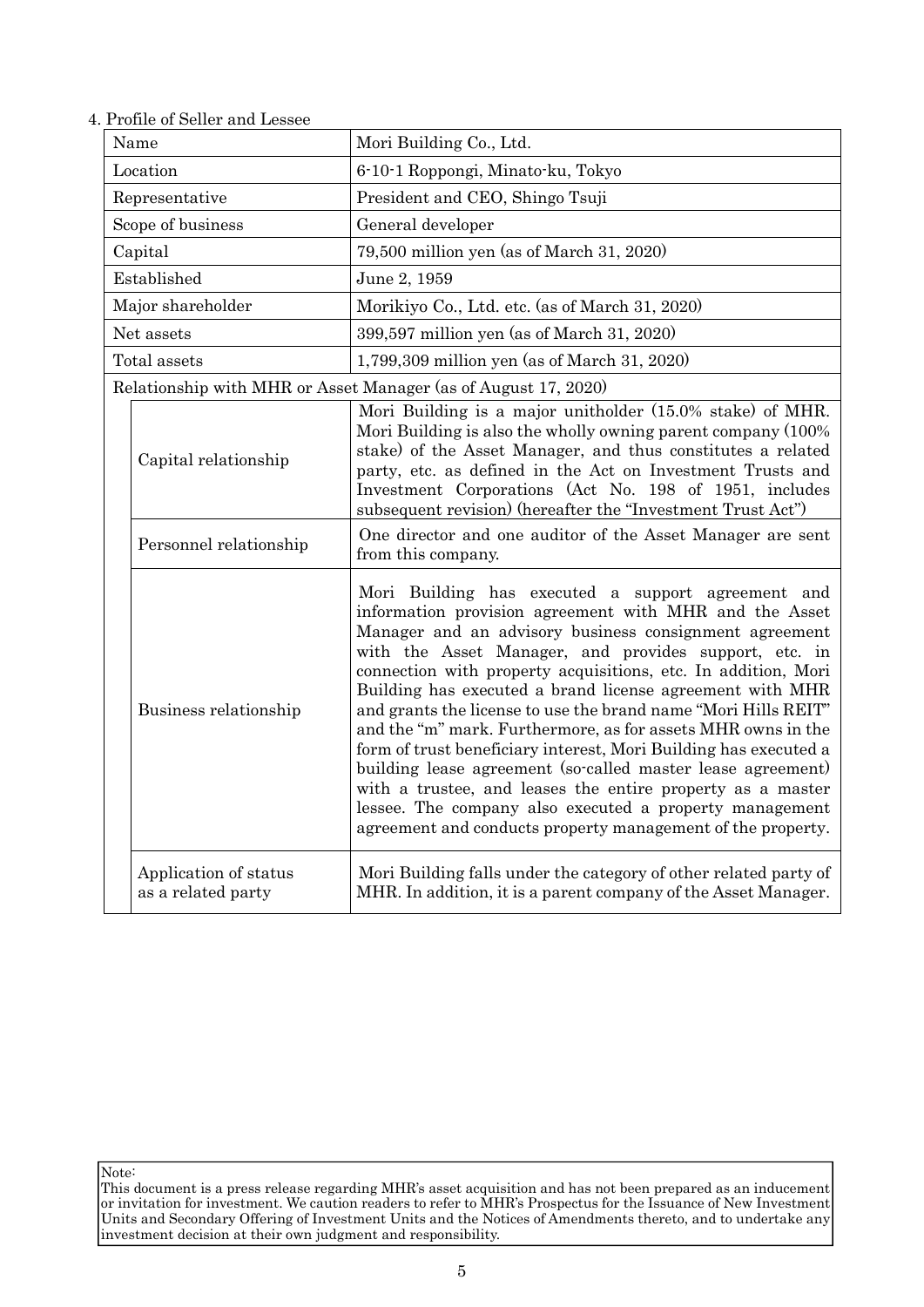5. Status of Titleholders, etc. of the Property

| Property name (location)                        |                                                                   | Toranomon Hills Mori Tower<br>$(1-23-1)$ Toranomon, Minato-ku, Tokyo) |                                             |  |
|-------------------------------------------------|-------------------------------------------------------------------|-----------------------------------------------------------------------|---------------------------------------------|--|
| Status of titleholders, etc. to<br>the Property |                                                                   | Prior titleholder                                                     | Titleholder before<br>the prior titleholder |  |
|                                                 | Name of company                                                   | Mori Building Co., Ltd.                                               |                                             |  |
|                                                 | Relationship with party<br>having a particular vested<br>interest | Refer to "4. Profile of Seller and<br>Lessee" above                   |                                             |  |
|                                                 | Acquisition background<br>and reason, etc.                        | Newly constructed in May 2014                                         |                                             |  |
|                                                 | Acquisition price                                                 | Acquisition price is omitted as it is<br>newly constructed property   |                                             |  |
|                                                 | Acquisition timing                                                | Newly constructed in May 2014                                         |                                             |  |

- 6. Profile of Broker
- Not applicable.
- 7. Transaction with Related Parties, etc.

A transaction with a related party, etc. will occur with the Acquisition.

Accordingly, to comply with applicable laws and regulations and with the asset management agreement, as well as to prevent the interests of MHR from being negatively impacted with respect to the anticipated acquisition price and other terms and conditions, the Asset Manager has taken steps pursuant to the Related Parties Transaction Guidelines.

|                          | The Seller constitutes a related party, etc. of the Asset      |  |  |
|--------------------------|----------------------------------------------------------------|--|--|
|                          | Manager and the Acquisition constitute a transaction with a    |  |  |
| Acquisition of the Asset | related party, etc. as defined in the Investment Trust Act. In |  |  |
|                          | accordance with provisions of the Investment Trust Act, the    |  |  |
|                          | Asset Manager will deliver a written notice to MHR.            |  |  |

# 8. Payment Method

Lump sum payment upon delivery

As for the property acquisition, MHR plans to use the proceeds from issuance of new investment units together with borrowings and cash on hand. For the issuance of new investment units, please refer to the press release "MHR Announces Issuance of New Investment Units and Secondary Offering of Investment Units" separately announced today.

# 9. Date of Acquisition

| Asset to be acquired                                    | Trust beneficiary interest<br>(Toranomon Hills Mori Tower) |
|---------------------------------------------------------|------------------------------------------------------------|
| Date of decision of acquisition<br>and lease            | August 17, 2020                                            |
| Date of execution of acquisition<br>and lease agreement | August 17, 2020                                            |
| Payment date                                            | September 1, 2020 (anticipated)                            |
| Delivery date                                           | September 1, 2020 (anticipated)                            |

# 10. Future Prospect

For the forecast of business results, please refer to the press release "MHR Revises Forecast for the Fiscal Period Ending January 2021 and Announces Forecast for the Fiscal Period Ending July 2021" separately announced today.

Note: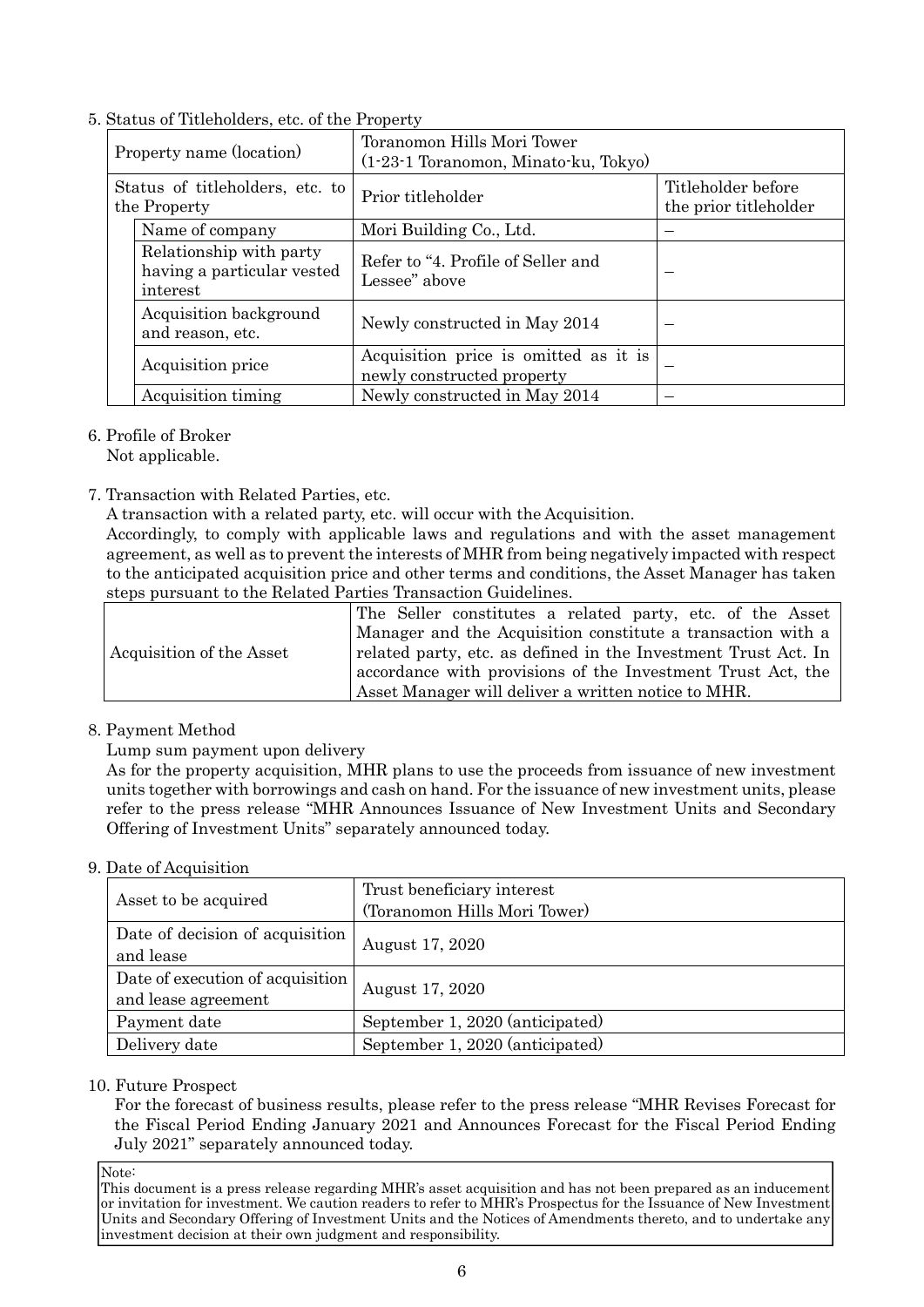### 11. Summary of Appraisal Report

| Property name   | Toranomon Hills Mori Tower  |
|-----------------|-----------------------------|
| Appraisal value | $15,232,000$ thousand yen   |
| Appraiser       | Japan Real Estate Institute |
| Appraisal date  | July 1, 2020                |

(thousand yen)

Items Contents (Note) Summaries, etc. Price 15,232,000 Estimated by correlation of the price based on the direct capitalization method with the price based on the DCF method. Price based on the direct capitalization method 15,572,000 ― Operating profit  $527,395$ Possible total revenue 527,395 Recorded by taking into account the consideration for granting leasing rights based on the current agreements, the level of end tenants' rents, vacancy risks, etc. Vacancies, etc. loss , etc.  $\theta$ Not recorded as the current agreements are judged to continue. Operating costs  $124,289$  — Maintenance costs 65,930 Recorded annual maintenance cost. Utilities 0 Not recorded because utilities are not to be borne by the subject co-ownership interest holder. Maintenance and repairs  $\theta$ Not recorded because maintenance and repairs are not to be borne by the subject co-ownership interest holder. PM fee 408 Recorded by reference to such factors as the fee amount based on contract terms and conditions, and taking into consideration such factors as the fee rate of similar real estate and the factors specific to the subject real estate. Tenant recruitment costs, etc. 0 Not recorded because tenant recruitment costs, etc. are not to be borne by the subject co-ownership interest holder. Property taxes 57,192 Recorded based on the standard taxable amount in property taxes documents, etc. Insurance premium 758 Recorded by taking into consideration such factors as the insurance premium based on insurance contracts and the insurance rate of the subject building and similar buildings. Other expenses 0 Not recorded because other expenses are not to be borne by the subject co-ownership interest holder. Operating net income 403,106 ― Investment income of lump sum 4,395 Appraised investment income at a rate of return on investment of 1.0%.

Note: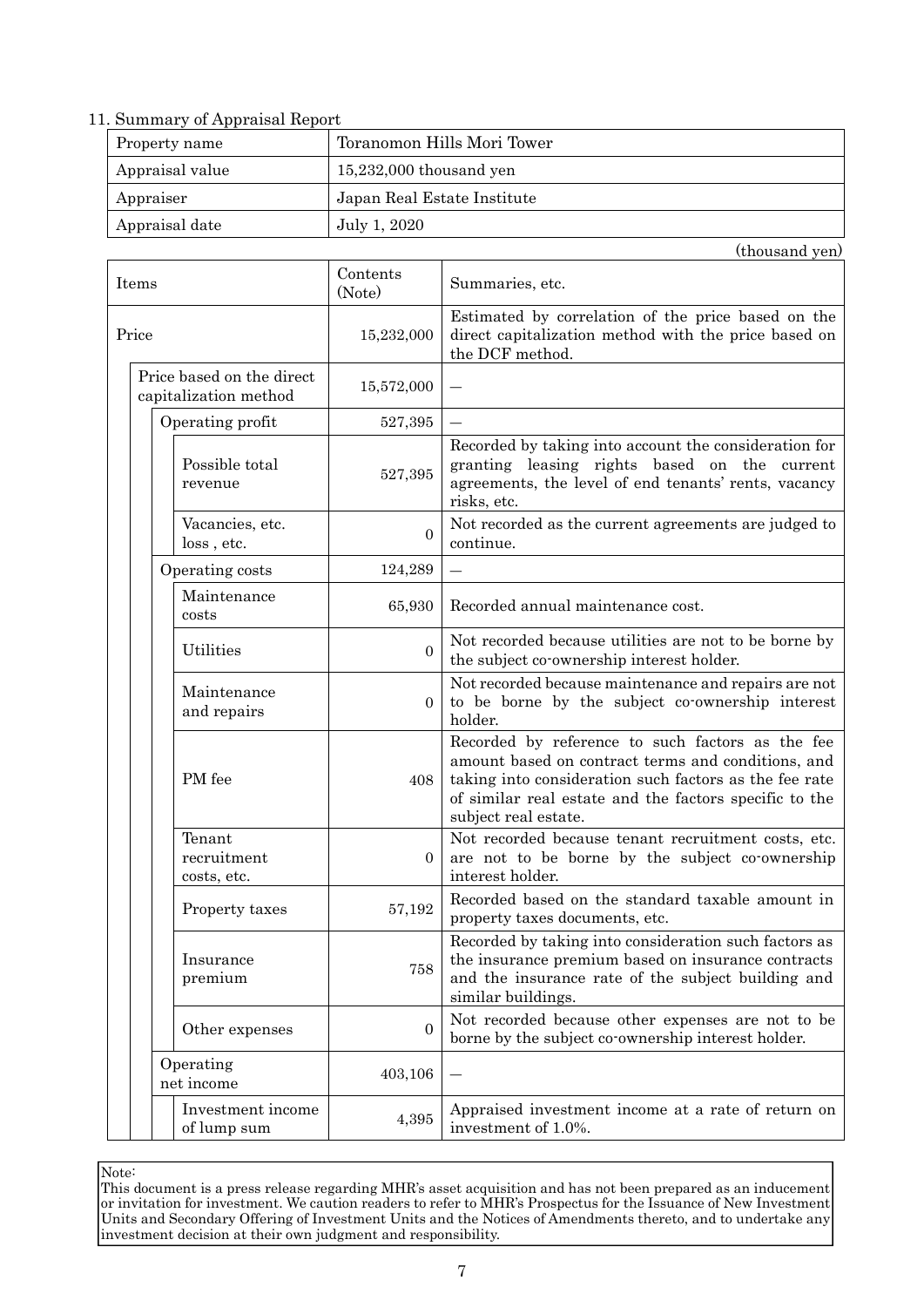| Capital<br>expenditures                                          | 2,465      | Appraised by assuming that an average amount is set<br>aside every fiscal period, and taking into account such<br>factors as the level of capital expenditures of similar<br>real estate, the building age and the annual average<br>amount of repair and renovation expenses in the<br>engineering report. |
|------------------------------------------------------------------|------------|-------------------------------------------------------------------------------------------------------------------------------------------------------------------------------------------------------------------------------------------------------------------------------------------------------------|
| Net return                                                       | 405,036    | $\equiv$                                                                                                                                                                                                                                                                                                    |
| Cap rate                                                         | 2.6%       | Appraised by taking the standard cap rate and adding/<br>subtracting the spread attributable to the location<br>conditions, building conditions and other conditions,<br>and taking into account such factors as future<br>uncertainties and the market cap rate for similar real<br>estate.                |
| $_{\rm based}$<br>Price<br>the<br><sub>on</sub><br>DCF method    | 14,875,000 |                                                                                                                                                                                                                                                                                                             |
| Discount rate                                                    | 2.3%       | Appraised by reference to the investment cap rates in<br>of<br>similar<br>transactions<br>real<br>estate,<br>and<br>comprehensively taking into account such factors as<br>the factors specific to the subject real estate.                                                                                 |
| Terminal cap rate                                                | 2.8%       | Appraised by reference to such factors as the market<br>cap rate of similar real estate, and comprehensively<br>taking into account such factors as future trends in the<br>investment cap rate.                                                                                                            |
| Cumulative price                                                 | 14,569,000 |                                                                                                                                                                                                                                                                                                             |
| Land ratio                                                       | 80.6%      |                                                                                                                                                                                                                                                                                                             |
| Building ratio                                                   | 19.4%      |                                                                                                                                                                                                                                                                                                             |
| Other matters<br>considered in the appraisal<br>by the appraiser | None       |                                                                                                                                                                                                                                                                                                             |

(Note) Based on the figures in the appraisal report for trust beneficiary interest in the co-ownership interest in compartmentalized ownership of the 28th to 35th floors (87.95%) and co-ownership interest in the land use rights, the figures corresponding to the 17% quasi co-ownership interest rounded down below the unit, which MHR plans to acquire, are indicated.

[Attachments]

Attachment 1: Income and Expenditure Projections

Attachment 2: Portfolio List Post Asset Acquisition

Attachment 3: Map of the Property (surrounding portfolio map)

Attachment 4: Photos of the Property

MHR's website address is https://www.mori-hills-reit.co.jp/en/

This document is a press release regarding MHR's asset acquisition and has not been prepared as an inducement or invitation for investment. We caution readers to refer to MHR's Prospectus for the Issuance of New Investment Units and Secondary Offering of Investment Units and the Notices of Amendments thereto, and to undertake any investment decision at their own judgment and responsibility.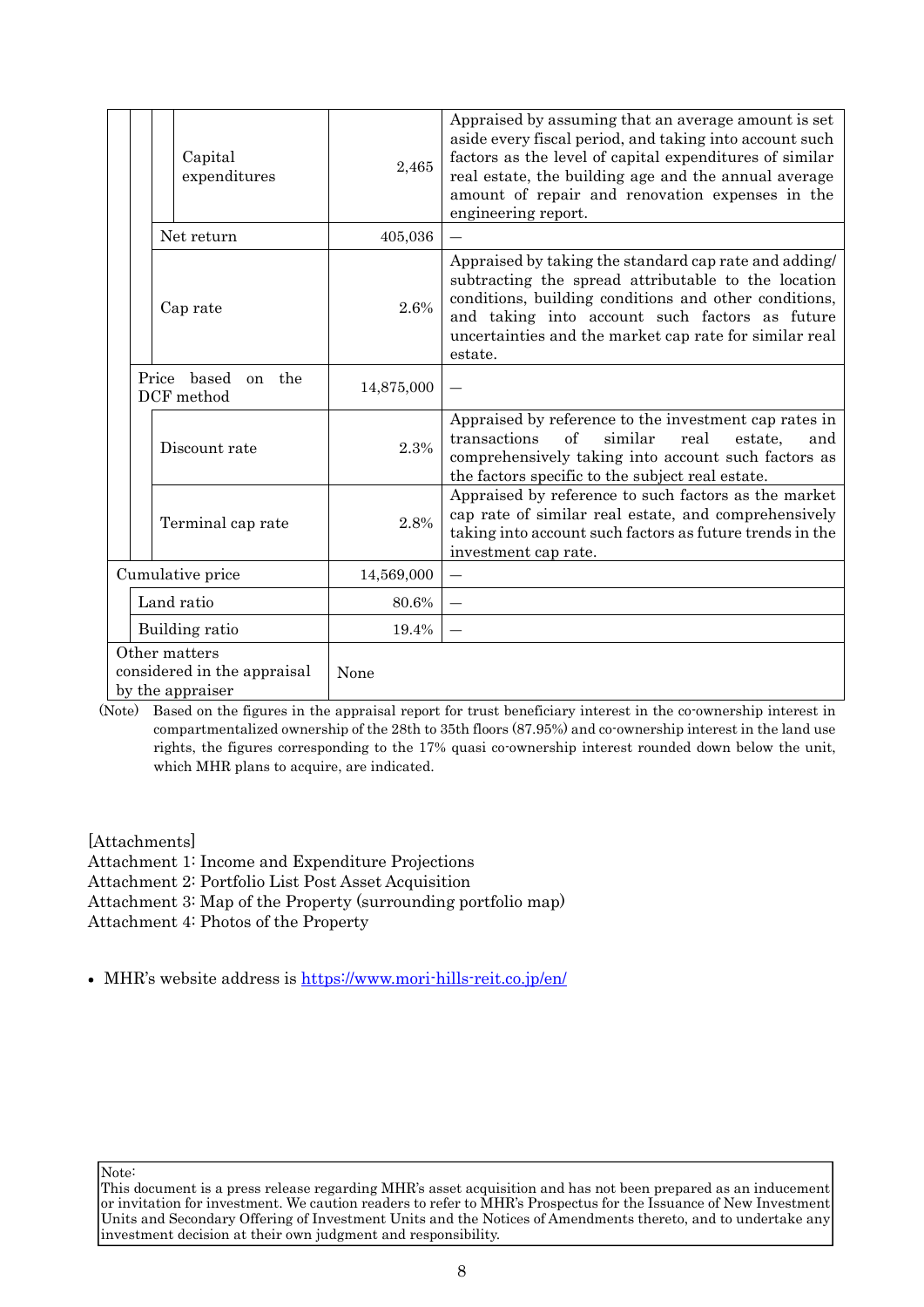[Attachment 1] Income and Expenditure Projections

|                                                                                  | (thousand yen) |
|----------------------------------------------------------------------------------|----------------|
| (1) Projected property income                                                    | 527,395        |
| (2) Projected property expenses                                                  | 111,220        |
| (3) Projected NOI $((1)-(2))$                                                    | 416,175        |
| (4) Projected NOI yield<br>$((3)/\text{anticipated acquisition})$<br>price)      | 3.4%           |
| (5) Depreciation and amortization                                                | 61,046         |
| (6) Operating profit $((3)-(5))$                                                 | 355,128        |
| (7) Yield after depreciation<br>$((6)/\text{anticipated acquisition})$<br>price) | 2.9%           |

(Note 1) The figures above are annual income and expenditure after excluding factors specific to the fiscal year of acquisition and take into account property taxes, and are not forecast figures for the next fiscal period.

(Note 2) The average maintenance and repair costs per annum for the next 15 years based on the engineering report dated July 13, 2020, by Tokyo Bldg-Tech Center Co., Ltd., is 3,514 thousand yen.

This document is a press release regarding MHR's asset acquisition and has not been prepared as an inducement or invitation for investment. We caution readers to refer to MHR's Prospectus for the Issuance of New Investment Units and Secondary Offering of Investment Units and the Notices of Amendments thereto, and to undertake any investment decision at their own judgment and responsibility.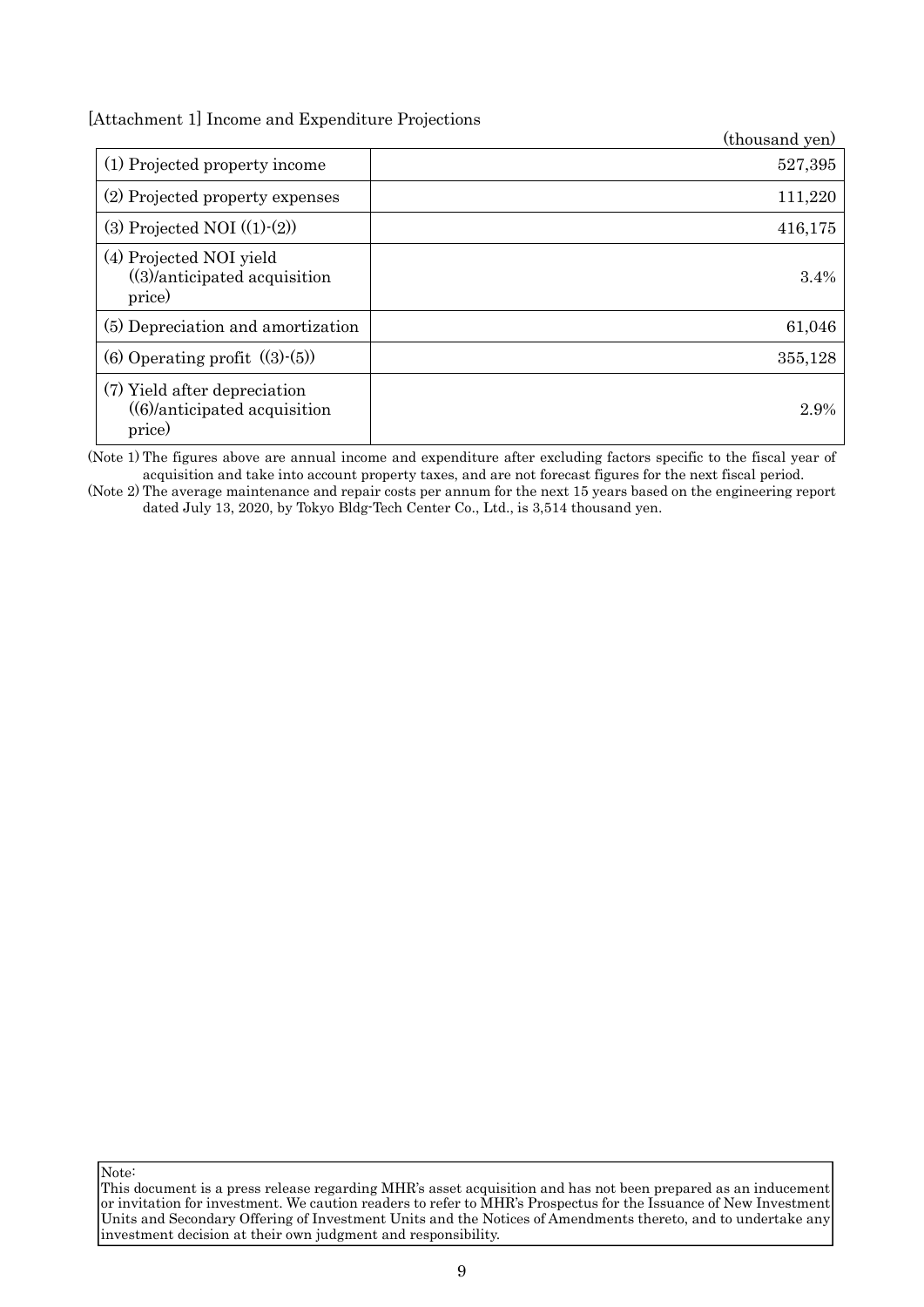| Principal<br>use               | Geographic<br>area                                     | Property<br>number | Property name                 | (Anticipated)<br>Acquisition date                                                                                                | (Anticipated)<br>Acquisition<br>price<br>(millions)<br>of yen) | Investment<br>ratio<br>(0/0)<br>(Note 2) |
|--------------------------------|--------------------------------------------------------|--------------------|-------------------------------|----------------------------------------------------------------------------------------------------------------------------------|----------------------------------------------------------------|------------------------------------------|
|                                | Tokyo's<br>central five                                | $O-0$              | Roppongi Hills Mori<br>Tower  | March 23, 2010<br>August 1, 2011<br>October 1, 2013<br>August 1, 2014<br>September 16, 2015<br>February 1, 2016<br>April 1, 2016 | 115,380                                                        | 28.6                                     |
| Office Buildings               |                                                        | $O-1$              | <b>ARK Mori Building</b>      | March 22, 2006<br>March 28, 2008<br>September 30, 2008<br>March 23, 2010<br>March 18, 2011<br>August 1, 2011<br>April 1, 2013    | 62,480                                                         | 15.5                                     |
|                                | wards and                                              | $O-4$              | Koraku Mori Building          | April 13, 2006                                                                                                                   | 27,200                                                         | 6.8                                      |
|                                | their vicinity                                         | $O - 6$            | Akasaka Tameike Tower         | September 30, 2008<br>March 18, 2011                                                                                             | 43,930                                                         | 10.9                                     |
|                                |                                                        | $O-7$              | Atago Green Hills             | May 1, 2012<br>April 1, 2013                                                                                                     | 42,090                                                         | 10.4                                     |
|                                |                                                        | $O-8$              | <b>ARK Hills South Tower</b>  | August 1, 2014                                                                                                                   | 19,150                                                         | 4.8                                      |
|                                |                                                        | $O-9$              | Toranomon Hills Mori<br>Tower | August 1, 2017<br>March 1, 2018<br>September 3, 2018<br>September 1, 2020<br>(anticipated)                                       | 48,430                                                         | 12.0                                     |
|                                |                                                        | $O-10$             | Holland Hills Mori<br>Tower   | August 1, 2017<br>March 1, 2018<br>September 3, 2018                                                                             | 16,330                                                         | 4.1                                      |
|                                | Subtotal                                               |                    |                               | 374,990                                                                                                                          | 93.1                                                           |                                          |
|                                | Tokyo's<br>central five                                | $R-3$              | Roppongi First Plaza          | April 13, 2006                                                                                                                   | 2,100                                                          | 0.5                                      |
| Residential<br>Properties      | wards and<br>their vicinity                            | $R-4$              | Roppongi View Tower           | March 22, 2006<br>April 13, 2006                                                                                                 | 4,000                                                          | $1.0\,$                                  |
|                                | Subtotal                                               |                    |                               | 6,100                                                                                                                            | $1.5\,$                                                        |                                          |
| Retail and<br>Other Facilities | Tokyo's<br>central five<br>wards and<br>their vicinity | $S-1$              | Laforet Harajuku<br>(Land)    | September 15, 2010                                                                                                               | 21,820                                                         | 5.4                                      |
|                                | Subtotal                                               |                    |                               | 21,820                                                                                                                           | 5.4                                                            |                                          |
|                                | Portfolio total                                        |                    |                               | 402,910                                                                                                                          | 100.0                                                          |                                          |

[Attachment 2] Portfolio List Post Asset Acquisition (Note 1)

(Note 1) The table represents the portfolio list after the asset acquisition (Toranomon Hills Mori Tower: 12,220 million yen) to be conducted on September 1, 2020. Also, anticipated acquisition price includes appointed acquisition price.

(Note 2) Figures in the investment ratio are the ratios of respective anticipated acquisition price to the portfolio total, and have been rounded to the first decimal place.

Note: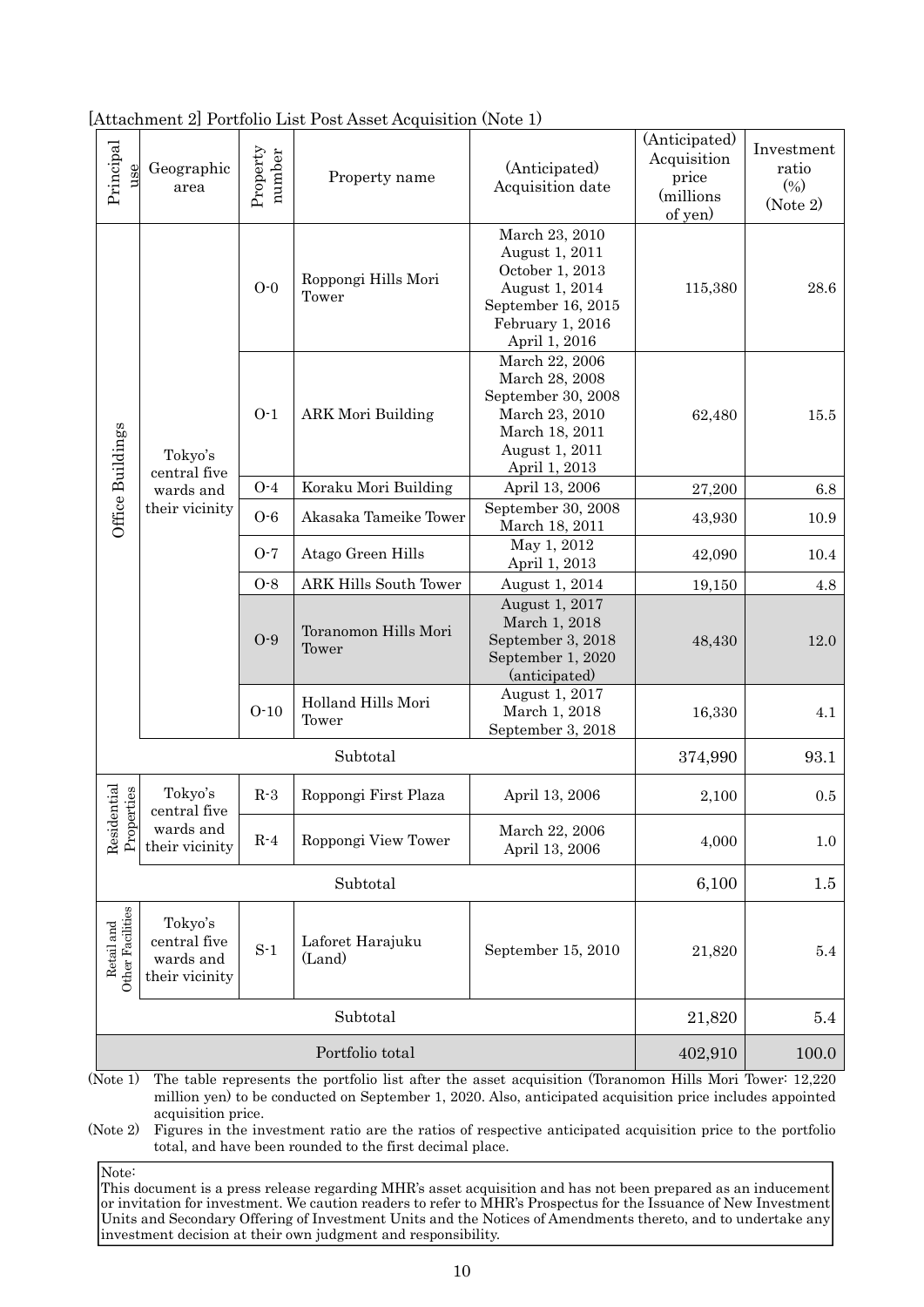

### [Attachment 3] Map of the Property (surrounding portfolio map)

#### Note: